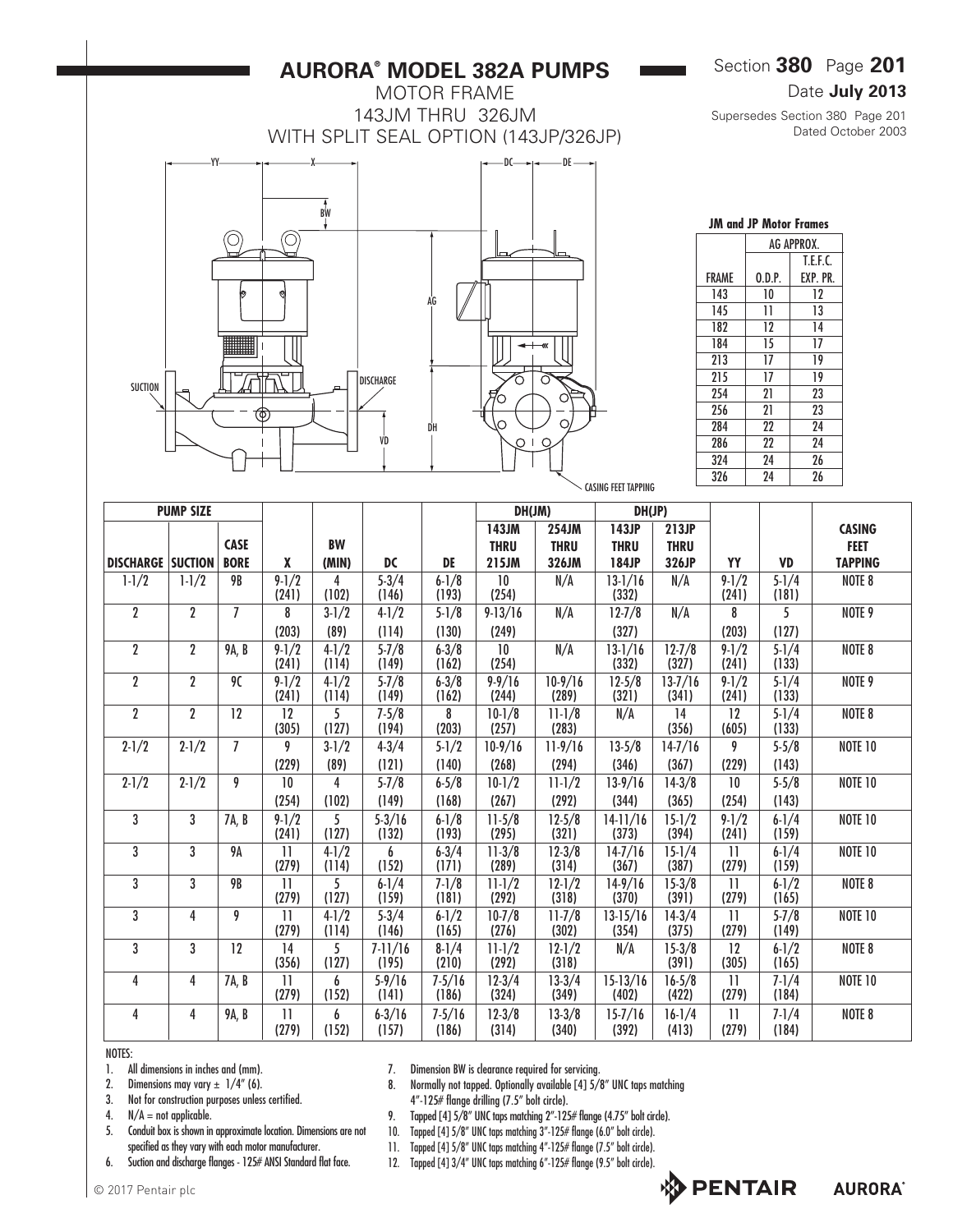Section **380** Page **202**

### Date **July 2013**

Supersedes Section 380 Page 202 Dated October 2003

# **AURORA® MODEL 382A PUMPS**

MOTOR FRAME 143JM THRU 445TCZ WITH SPLIT SEAL OPTION (143JP/326JP) (364TCZ/445TCZ)



| <b>JM and JP Motor Frames</b> |        |          |  |  |  |  |  |  |  |  |  |
|-------------------------------|--------|----------|--|--|--|--|--|--|--|--|--|
| AG APPROX.                    |        |          |  |  |  |  |  |  |  |  |  |
|                               |        | T.E.F.C. |  |  |  |  |  |  |  |  |  |
| FRAME                         | 0.D.P. | EXP. PR. |  |  |  |  |  |  |  |  |  |
| 143                           | 10     | 12       |  |  |  |  |  |  |  |  |  |
| 145                           | 11     | 13       |  |  |  |  |  |  |  |  |  |
| 182                           | 12     | 14       |  |  |  |  |  |  |  |  |  |
| 184                           | 15     | 17       |  |  |  |  |  |  |  |  |  |
| 213                           | 17     | 19       |  |  |  |  |  |  |  |  |  |
| 215                           | 17     | 19       |  |  |  |  |  |  |  |  |  |
| 254                           | 21     | 23       |  |  |  |  |  |  |  |  |  |
| 256                           | 21     | 23       |  |  |  |  |  |  |  |  |  |
| 284                           | 22     | 24       |  |  |  |  |  |  |  |  |  |
| 286                           | 22     | 24       |  |  |  |  |  |  |  |  |  |
| 324                           | 24     | 26       |  |  |  |  |  |  |  |  |  |
| 326                           | 24     | 26       |  |  |  |  |  |  |  |  |  |
| 364TCZ                        | 26     | 27       |  |  |  |  |  |  |  |  |  |
| 365TCZ                        | 26     | 27       |  |  |  |  |  |  |  |  |  |
| 404TCZ                        | 30     | 31       |  |  |  |  |  |  |  |  |  |
| 405TCZ                        | 30     | 31       |  |  |  |  |  |  |  |  |  |
| 444TCZ                        | 32     | 33       |  |  |  |  |  |  |  |  |  |
| 445TCZ                        | 32     | 33       |  |  |  |  |  |  |  |  |  |

|                  | <b>PUMP SIZE</b> |                 |                          |                    |                |                    | DH(JM)                   |                      |                          |                          | DH(JP)               |                          |                         |                              |
|------------------|------------------|-----------------|--------------------------|--------------------|----------------|--------------------|--------------------------|----------------------|--------------------------|--------------------------|----------------------|--------------------------|-------------------------|------------------------------|
|                  |                  | <b>CASE</b>     |                          | <b>BW</b>          |                |                    | 143JM<br><b>THRU</b>     | 254JM<br><b>THRU</b> | 3645TCZ<br><b>THRU</b>   | 143JP<br><b>THRU</b>     | 213JP<br><b>THRU</b> |                          |                         | <b>CASING</b><br><b>FEET</b> |
| <b>DISCHARGE</b> | <b>SUCTION</b>   | <b>BORE</b>     | X                        | (MIN)              | DC             | DE                 | 215JM                    | 326JM                | 445TCZ                   | 184JP                    | 326JP                | YY                       | <b>VD</b>               | <b>TAPPING</b>               |
| 4                | 5                | 9               | $\overline{11}$<br>(279) | $4 - 1/2$<br>(114) | 6<br>(152)     | $7 - 1/8$<br>(181) | $12 - 1/8$<br>(308)      | $13-1/8$<br>(333)    | $\equiv$                 | $15-3/16$<br>(386)       | $15-3/4$<br>(400)    | $\overline{11}$<br>(279) | $\overline{1}$<br>(178) | <b>NOTE 10</b>               |
| 4                | 4                | $\overline{11}$ | 13                       | 5                  | $7 - 1/8$      | $8 - 1/4$          | $12-13/16$               | $13-13/16$           | $\overline{\phantom{0}}$ | $\qquad \qquad -$        | $16-1/2$             | 13                       | $7 - 5/8$               | <b>NOTE 11</b>               |
|                  |                  |                 | (330)                    | (127)              | (181)          | (210)              | (325)                    | (351)                |                          |                          | (419)                | (330)                    | (194)                   |                              |
| 4                | 4                | 12              | 13                       | $4 - 1/2$          | $7 - 7/8$      | $8-3/4$            | $12 - 1/4$               | $13-1/4$             | $\overline{\phantom{0}}$ | $\overline{\phantom{0}}$ | $15 - 7/8$           | 13                       | $\overline{1}$          | <b>NOTE 11</b>               |
|                  |                  |                 | (330)                    | (114)              | (200)          | (222)              | (311)                    | (337)                |                          |                          | (403)                | (330)                    | (178)                   |                              |
| 5                | 5                | 9               | 14                       | $4 - 3/4$          | $7 - 1/8$      | $8 - 1/2$          | 13                       | 14                   | $\overline{\phantom{0}}$ | $16-1/16$                | $16 - 7/8$           | 14                       | $7 - 5/8$               | <b>NOTE 11</b>               |
|                  |                  |                 | (356)                    | (121)              | (181)          | (216)              | (330)                    | (356)                |                          | (408)                    | (429)                | (356)                    | (194)                   |                              |
| 5                | 5                | $\overline{1}$  | 14                       | $4 - 1/2$          | $7 - 3/8$      | $8 - 7/8$          | 14                       | 15                   | $\overline{\phantom{0}}$ | $\overline{\phantom{0}}$ | $17 - 5/8$           | 14                       | $8 - 5/8$               | <b>NOTE 11</b>               |
|                  |                  |                 | (356)                    | (114)              | (187)          | (225)              | (356)                    | (381)                |                          |                          | (448)                | (356)                    | (219)                   |                              |
| 5                | 5                | 12              | 15                       | $4 - 3/4$          | $8 - 1/4$      | $9 - 1/2$          | $13 - 1/2$               | $14-1/2$             | -                        | $\qquad \qquad -$        | $17 - 1/8$           | 15                       | 8                       | <b>NOTE 11</b>               |
|                  |                  |                 | (381)                    | (121)              | (210)          | (241)              | (343)                    | (368)                |                          |                          | (435)                | (381)                    | (203)                   |                              |
| 6                | 6                | 9               | 15                       | $5 - 1/4$          | $\overline{1}$ | 9                  | $13-1/2$                 | $14-1/2$             | $\qquad \qquad -$        | $16-9/16$                | $17 - 3/8$           | 15                       | 8                       | <b>NOTE 11</b>               |
|                  |                  |                 | (381)                    | (133)              | (178)          | (229)              | (343)                    | (368)                |                          | (421)                    | (441)                | (381)                    | (203)                   |                              |
| 6                | 6                | $\overline{11}$ | 15                       | 6                  | 8              | 10                 | 15                       | 16                   | ۳                        | $\overline{\phantom{0}}$ | $18-5/8$             | 15                       | $9 - 1/4$               | <b>NOTE 11</b>               |
|                  |                  |                 | (381)                    | (152)              | (203)          | (254)              | (381)                    | (406)                |                          |                          | (473)                | (381)                    | (235)                   |                              |
| 6                | 6                | 12              | 15                       | $5 - 1/2$          | $8 - 3/8$      | 10                 | $14-1/2$                 | $15 - 1/2$           | $\overline{\phantom{0}}$ | $\overline{\phantom{0}}$ | $18-1/8$             | 15                       | $8 - 3/4$               | <b>NOTE 11</b>               |
|                  |                  |                 | (381)                    | (140)              | (213)          | (254)              | (368)                    | (387)                |                          |                          | (460)                | (381)                    | (222)                   |                              |
| 8                | 8                | $\overline{1}$  | 18                       | 6                  | $8-3/4$        | $10 - 7/8$         | $15-5/8$                 | $16 - 5/8$           |                          | $\overline{\phantom{0}}$ | $19-1/4$             | 18                       | $9 - 5/8$               | <b>NOTE 11</b>               |
|                  |                  |                 | (457)                    | (152)              | (222)          | (276)              | (397)                    | (422)                |                          |                          | (489)                | (457)                    | (244)                   |                              |
| 8                | 8                | 12              | 18                       | 6                  | $8 - 3/4$      | $10 - 7/8$         | $15-5/8$                 | $16 - 5/8$           |                          | -                        | $19-1/4$             | 18                       | $9 - 5/8$               | <b>NOTE 11</b>               |
|                  |                  |                 | (457)                    | (152)              | (222)          | (276)              | (397)                    | (422)                |                          |                          | (489)                | (457)                    | (244)                   |                              |
| 8                | 8                | 15              | $22 - 1/2$               | 13                 | $10-3/8$       | $12-15/16$         |                          |                      | $20 - 7/8$               | -                        |                      | $22 - 1/2$               | $12 - 1/8$              | <b>NOTE 12</b>               |
|                  |                  |                 | (572)                    | (330)              | (263)          | (328)              |                          |                      | (530)                    |                          |                      | (572)                    | (308)                   |                              |
| 10               | 10               | 15              | 25                       | 13                 | $\mathbf{1}$   | $14-3/8$           | $\overline{\phantom{0}}$ |                      | $22 - 1/4$               | $\overline{\phantom{0}}$ |                      | 25                       | $13-9/16$               | <b>NOTE 12</b>               |
|                  |                  |                 | (635)                    | (330)              | (279)          | (365)              |                          |                      | (565)                    |                          |                      | (635)                    | (344)                   |                              |

NOTES:

1. All dimensions in inches and (mm).

2. Dimensions may vary  $\pm$  1/4" (6).

3. Not for construction purposes unless certified.

4.  $N/A = not applicable.$ 

**PENTAIR AURORA**<sup>®</sup> 5. Conduit box is shown in approximate location. Dimensions are not specified as they vary with each motor manufacturer.

6. Suction and discharge flanges - 125# ANSI Standard flat face.

7. Dimension BW is clearance required for servicing.

8. Normally not tapped. Optionally available [4] 5/8" UNC taps matching 4"-125# flange drilling (7.5" bolt circle).

9. Tapped [4] 5/8" UNC taps matching 2"-125# flange (4.75" bolt circle).

10. Tapped [4] 5/8" UNC taps matching 3"-125# flange (6.0" bolt circle).

11. Tapped [4] 5/8" UNC taps matching 4"-125# flange (7.5" bolt circle).

12. Tapped [4] 3/4" UNC taps matching 6"-125# flange (9.5" bolt circle).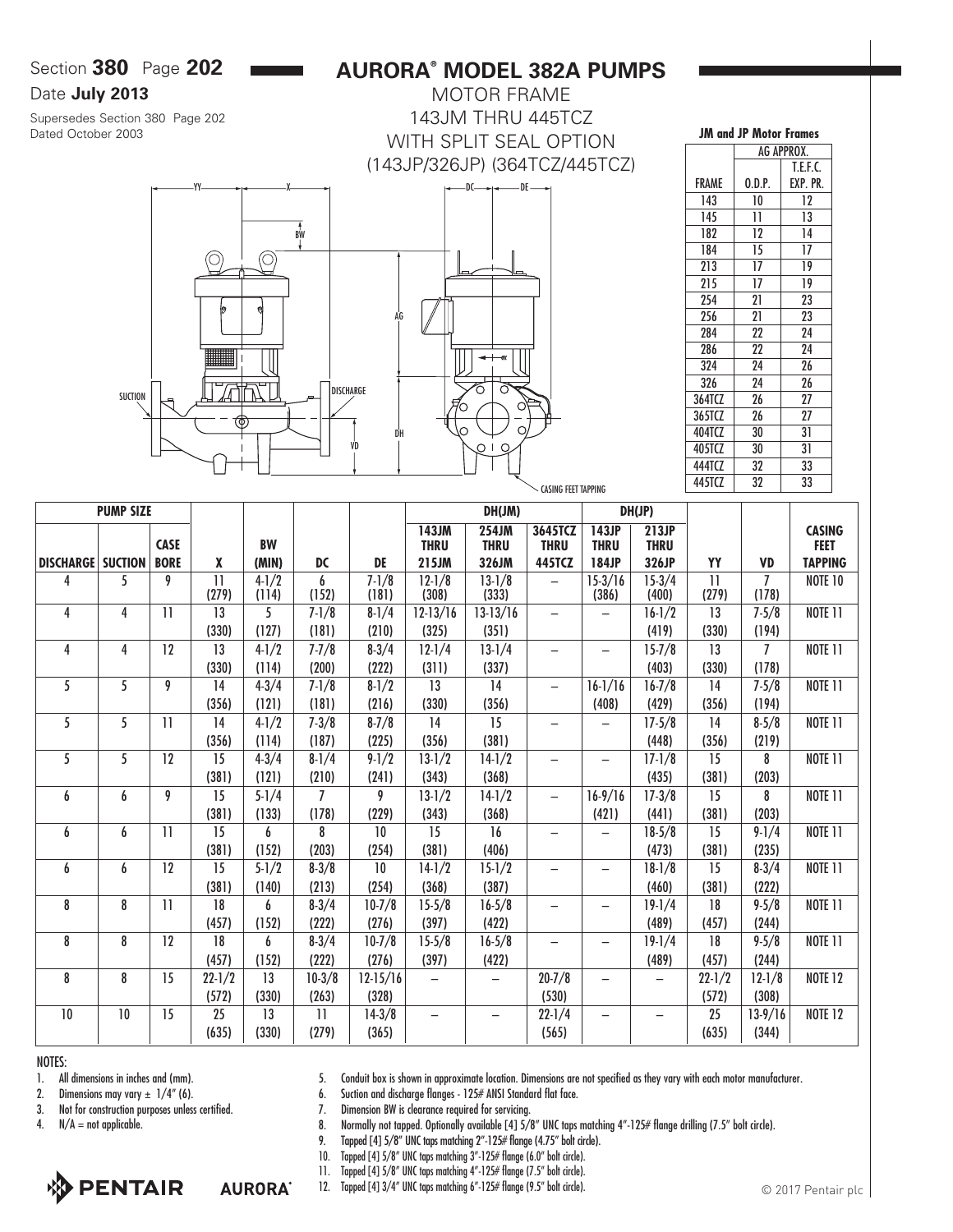## **AURORA® MODEL 382A PUMPS**

ON OPTIONAL BASES MOTOR FRAME 143JM THRU 326JM WITH SPLIT SEAL OPTION (143JP/326JP)

DC DE

## Section **380** Page **203**

## Date **July 2013**

Supersedes Section 380 Page 203 Dated October 2003







| <b>JM and JP Motor Frames</b> |                   |                 |  |  |  |  |  |  |  |  |  |  |
|-------------------------------|-------------------|-----------------|--|--|--|--|--|--|--|--|--|--|
|                               | <b>AG APPROX.</b> |                 |  |  |  |  |  |  |  |  |  |  |
|                               |                   | <b>T.E.F.C.</b> |  |  |  |  |  |  |  |  |  |  |
| <b>FRAME</b>                  | 0.D.P.            | EXP. PR.        |  |  |  |  |  |  |  |  |  |  |
| 143                           | 10                | 12              |  |  |  |  |  |  |  |  |  |  |
| 145                           | 11                | 13              |  |  |  |  |  |  |  |  |  |  |
| 182                           | 12                | 14              |  |  |  |  |  |  |  |  |  |  |
| 184                           | 15                | 17              |  |  |  |  |  |  |  |  |  |  |
| 213                           | 17                | 19              |  |  |  |  |  |  |  |  |  |  |
| 215                           | 17                | 19              |  |  |  |  |  |  |  |  |  |  |
| 254                           | 21                | 23              |  |  |  |  |  |  |  |  |  |  |
| 256                           | 21                | 23              |  |  |  |  |  |  |  |  |  |  |
| 284                           | 22                | 24              |  |  |  |  |  |  |  |  |  |  |
| 286                           | 22                | 24              |  |  |  |  |  |  |  |  |  |  |
| 324                           | 24                | 26              |  |  |  |  |  |  |  |  |  |  |
| 326                           | 24                | 26              |  |  |  |  |  |  |  |  |  |  |

[8] 3/4 (19) DIA.FOUNDATION HOLES ON 13-1/2 (343) EQUALLY SPACED AND STRADDLING BOLT CIRCLE CENTER LINE FOR PUMPS WITH CAST IRON BASE. SEE CHART BELOW FOR PUMP SIZE AVAILABILITY.

|                          | <b>PUMP SIZE</b> |                |                                  |                    |                      |                     | DH(JM)<br>DH(JP)    |                     |                       |                       |                               |                     |                       |
|--------------------------|------------------|----------------|----------------------------------|--------------------|----------------------|---------------------|---------------------|---------------------|-----------------------|-----------------------|-------------------------------|---------------------|-----------------------|
|                          |                  |                |                                  |                    |                      |                     | 143JM               | 254JM               | 143JP                 | 213JP                 |                               |                     | <b>BASE OR</b>        |
|                          |                  | <b>CASE</b>    |                                  | <b>BW</b>          |                      |                     | <b>THRU</b>         | <b>THRU</b>         | <b>THRU</b>           | <b>THRU</b>           |                               |                     | <b>SUPPORT</b>        |
| <b>DISCHARGE SUCTION</b> |                  | <b>BORE</b>    | X                                | (MIN)              | DC                   | DE                  | 215JM               | 326JM               | 184JP                 | 326JP                 | YY                            | <b>VD</b>           | <b>TYPE</b>           |
| $1 - 1/2$                | $1 - 1/2$        | <b>9B</b>      | $9-1/2$<br>(241)                 | 4<br>(102)         | $5 - 3/4$<br>(146)   | $6 - 1/8$<br>(193)  | $11 - 7/8$<br>(302) | N/A                 | $14-15/16$<br>(379)   | N/A                   | $9 - 1/2$<br>(241)            | $7 - 1/8$<br>(181)  | <b>CAST IRON BASE</b> |
| $\overline{2}$           | $\overline{2}$   | $\overline{1}$ | 8                                | $3 - 1/2$          | $4 - 1/2$            | $5 - 1/8$           | $13-13/16$          | N/A                 | $16 - 7/8$            | N/A                   | 8                             | 9                   | 2" PIPE FLANGE        |
|                          |                  |                | (203)                            | (89)               | (114)                | (130)               | (351)               |                     | (429)                 |                       | (203)                         | (229)               |                       |
| $\boldsymbol{2}$         | $\overline{2}$   | 9A, B          | $9 - 1/2$<br>(241)               | $4 - 1/2$<br>(114) | $5 - 7/8$<br>(149)   | $6 - 3/8$<br>(162)  | $11 - 7/8$<br>(302) | N/A                 | $14-15/16$<br>(379)   | $15-15/16$<br>(405)   | $9 - 1/2$<br>(241)            | $7 - 1/8$<br>(181)  | <b>CAST IRON BASE</b> |
| $\overline{2}$           | $\overline{2}$   | 90             | $9 - 1/2$<br>(241)               | $4 - 1/2$<br>(114) | $5 - 7/8$<br>(149)   | $6 - 3/8$<br>(162)  | $13-9/16$<br>(394)  | $14-9/16$<br>(370)  | $16 - 5/8$<br>(422)   | $17 - 5/8$<br>(448)   | $9 - 1/2$<br>(241)            | $9 - 1/4$<br>(235)  | 2" PIPE FLANGE        |
| $\overline{2}$           | $\overline{2}$   | 12             | 12<br>(305)                      | 5<br>(127)         | $7 - 5/8$<br>(194)   | 8<br>(203)          | 12<br>(305)         | 13<br>(330)         | N/A                   | $16-1/16$<br>(408)    | 12<br>(605)                   | $7 - 1/8$<br>(181)  | <b>CAST IRON BASE</b> |
| $2 - 1/2$                | $2 - 1/2$        | $\overline{I}$ | 9                                | $3-1/2$            | $4 - 3/4$            | $5 - 1/2$           | $14-9/16$           | $15-9/16$           | $17 - 5/8$            | $18-5/8$              | 9                             | $9 - 5/8$           | 3" PIPE FLANGE        |
|                          |                  |                | (229)                            | (89)               | (121)                | (140)               | (370)               | (395)               | (448)                 | (473)                 | (229)                         | (244)               |                       |
| $2 - 1/2$                | $2 - 1/2$        | 9              | 10                               | 4                  | $5 - 7/8$            | $6 - 5/8$           | $14-1/2$            | $15 - 1/2$          | $17 - 9/16$           | $18-9/16$             | 10                            | $9 - 5/8$           | 3" PIPE FLANGE        |
|                          |                  |                | (254)                            | (102)              | (149)                | (168)               | (368)               | (394)               | (446)                 | (471)                 | (254)                         | (244)               |                       |
| $\overline{3}$           | 3                | 7A, B          | $9-1/2$<br>(241)                 | 5<br>(127)         | $5 - 3/16$<br>(132)  | $6 - 1/8$<br>(193)  | $15 - 5/8$<br>(397) | $16 - 5/8$<br>(422) | $16 - 7/16$<br>(418)  | $17 - 7/16$<br>(443)  | $9-1/2$<br>(241)              | $10-1/4$<br>(260)   | 3" PIPE FLANGE        |
| 3                        | 3                | 9Α             | $\overline{\mathbf{1}}$<br>(279) | $4 - 1/2$<br>(114) | 6<br>(152)           | $6 - 3/4$<br>(171)  | $15 - 3/8$<br>(391) | $16 - 3/8$<br>(416) | $18-7/16$<br>(468)    | $19 - 7/16$<br>(494)  | $\mathbf{1}$<br>(279)         | $10-1/4$<br>(260)   | 3" PIPE FLANGE        |
| 3                        | 3                | <b>9B</b>      | $\overline{11}$<br>(279)         | 5<br>(127)         | $6 - 1/4$<br>(159)   | $7 - 1/8$<br>(181)  | $13-3/8$<br>(340)   | $14-3/8$<br>(365)   | $16 - 7/16$<br>(418)  | $17 - 7/16$<br>(443)  | $\mathbf{1}$<br>(279)         | $8 - 1/8$<br>(206)  | <b>CAST IRON BASE</b> |
| 3                        | 4                | 9              | $\overline{11}$<br>(279)         | $4 - 1/2$<br>(114) | $5 - 3/4$<br>(146)   | $6 - 1/2$<br>(165)  | $14-7/8$<br>(378)   | $15 - 7/8$<br>(403) | $17 - 15/16$<br>(456) | $18-15/16$<br>(481)   | $\overline{11}$<br>(279)      | $9 - 7/8$<br>(251)  | <b>3" PIPE FLANGE</b> |
| 3                        | 3                | 12             | 14<br>(356)                      | 5<br>(127)         | $7 - 11/16$<br>(195) | $8 - 1/4$<br>(210)  | $13-3/8$<br>(340)   | $14-3/8$<br>(365)   | N/A                   | $17 - 7/16$<br>(443)  | 12<br>(305)                   | $8 - 1/8$<br>(206)  | <b>CAST IRON BASE</b> |
| 4                        | 4                | 7A, B          | $\overline{11}$<br>(279)         | 6<br>(152)         | $5 - 9/16$<br>(141)  | $7 - 5/16$<br>(186) | $16-3/4$<br>(425)   | $17 - 3/4$<br>(451) | $19-13/16$<br>(503)   | $20 - 13/16$<br>(529) | $\overline{11}$<br>(279)      | $11 - 1/4$<br>(286) | <b>3" PIPE FLANGE</b> |
| 4                        | 4                | 9A, B          | $\overline{11}$<br>(279)         | 6<br>(152)         | $6 - 3/16$<br>(157)  | $7 - 5/16$<br>(186) | $14-1/4$<br>(362)   | $15 - 1/4$<br>(387) | $17 - 5/16$<br>(440)  |                       | $18-5/16$ 11<br>$(462)$ (279) | $9 - 1/8$<br>(232)  | <b>CAST IRON BASE</b> |

#### NOTES:

1. All dimensions in inches and (mm).

2. Dimensions may vary  $\pm$  1/4" (6).

3. Not for construction purposes unless certified.

4.  $N/A = not applicable.$ 

5. Conduit box is shown in approximate location. Dimensions are not specified as they vary with each motor manufacturer.

6. Suction and discharge flanges - 125# ANSI Standard flat face.

7. Dimension BW is clearance required for servicing.



© 2017 Pentair plc